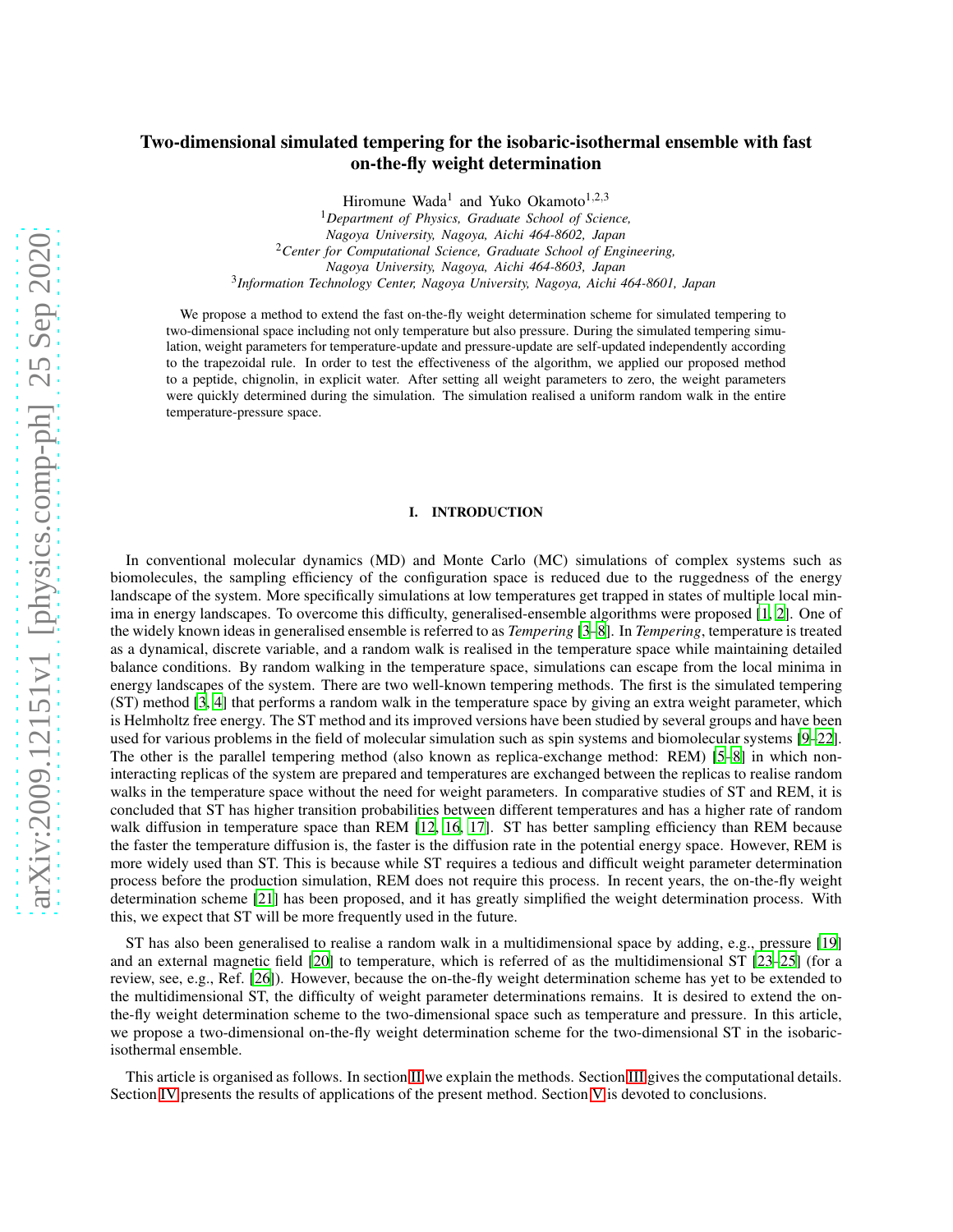## <span id="page-1-0"></span>II. METHODS

## A. Simulated tempering

We first review the ST algorithm. In this method, temperature itself becomes a dynamical variable which takes discrete values  $T_n$  ( $T_1 < T_2 < ... < T_N$ ). Distribution function of a state at temperature  $T_n$  and potential energy *E* are given by the following formula:

$$
W_{\rm ST}(E; T_n) = e^{-\beta_n E + f_n},\tag{1}
$$

where  $\beta_n = 1/k_B T_n$  ( $k_B$  is the Boltzmann constant). The function  $f_n = f(T_n)$  is chosen so that the distribution function  $p_{ST}(T_n)$  of temperature may be uniform:

$$
p_{ST}(T_n) = \int dEn(E)W_{ST}(E; T_n)
$$
  
= 
$$
\int dEn(E) e^{-\beta_n E + f_n}
$$
  
\equiv const. (2)

Here,  $n(E)$  is the density of states. From Eq. [\(2\)](#page-1-1), the function  $f_n$  is given by

<span id="page-1-1"></span>
$$
f_n = -\ln \int dE n(E) e^{-\beta_n E}.
$$
 (3)

Hence,  $f_n$  are dimensionless Helmholtz free energy at temperature  $T_n$ .

Once the parameters  $f_n$  are determined, a ST simulation is realised by repeating the following two steps:

- 1. Perform a canonical MC or MD simulation for a certain number of steps at temperature *Tn*.
- 2. Update the temperature  $T<sub>n</sub>$  to the neighbouring value  $T<sub>n</sub>_{1}$  while fixing the configurations. The transition probability of this process is given by the following Metropolis criterion [\[27\]](#page-9-17):

<span id="page-1-3"></span>
$$
w(T_n, T_{n\pm 1}) = \min(1, \exp(-\Delta)),\tag{4}
$$

where

<span id="page-1-4"></span>
$$
\Delta = (\beta_{n\pm 1} - \beta_n)E - (f_n - f_{n\pm 1}).
$$
\n<sup>(5)</sup>

#### B. On-the-fly estimation of weight parameters

In the ST weight determination process, it is a common strategy to perform short trial simulations and estimate the weights from multiple-histogram reweighting technique [\[12,](#page-9-8) [28,](#page-9-18) [29](#page-9-19)]. However, this method of assigning weight parameters has a risk that the exact weight parameters cannot be obtained when the trial simulation is too short. If weight parameters with insufficient accuracy are used, a sufficient random walk in the temperature space cannot be performed, resulting in a poor ST performance. As a solution to this problem, Nguyen *et al.* proposed on-the-fly weight determination scheme that dynamically updates the weight parameters during simulation [\[21,](#page-9-11) [22\]](#page-9-6). This method does not require any prior trials.

This method is based on the following formula which gives a near optimal weight parameter proposed by Park and Pande [\[15\]](#page-9-20):

<span id="page-1-2"></span>
$$
f_{n+1} = f_n + (\beta_{n+1} - \beta_n) \frac{\bar{E}_{n+1} + \bar{E}_n}{2},
$$
\n(6)

where  $\bar{E}_n$  is the average potential energy at temperature  $T_n$ .

The protocol for determining the weight parameters is as follows: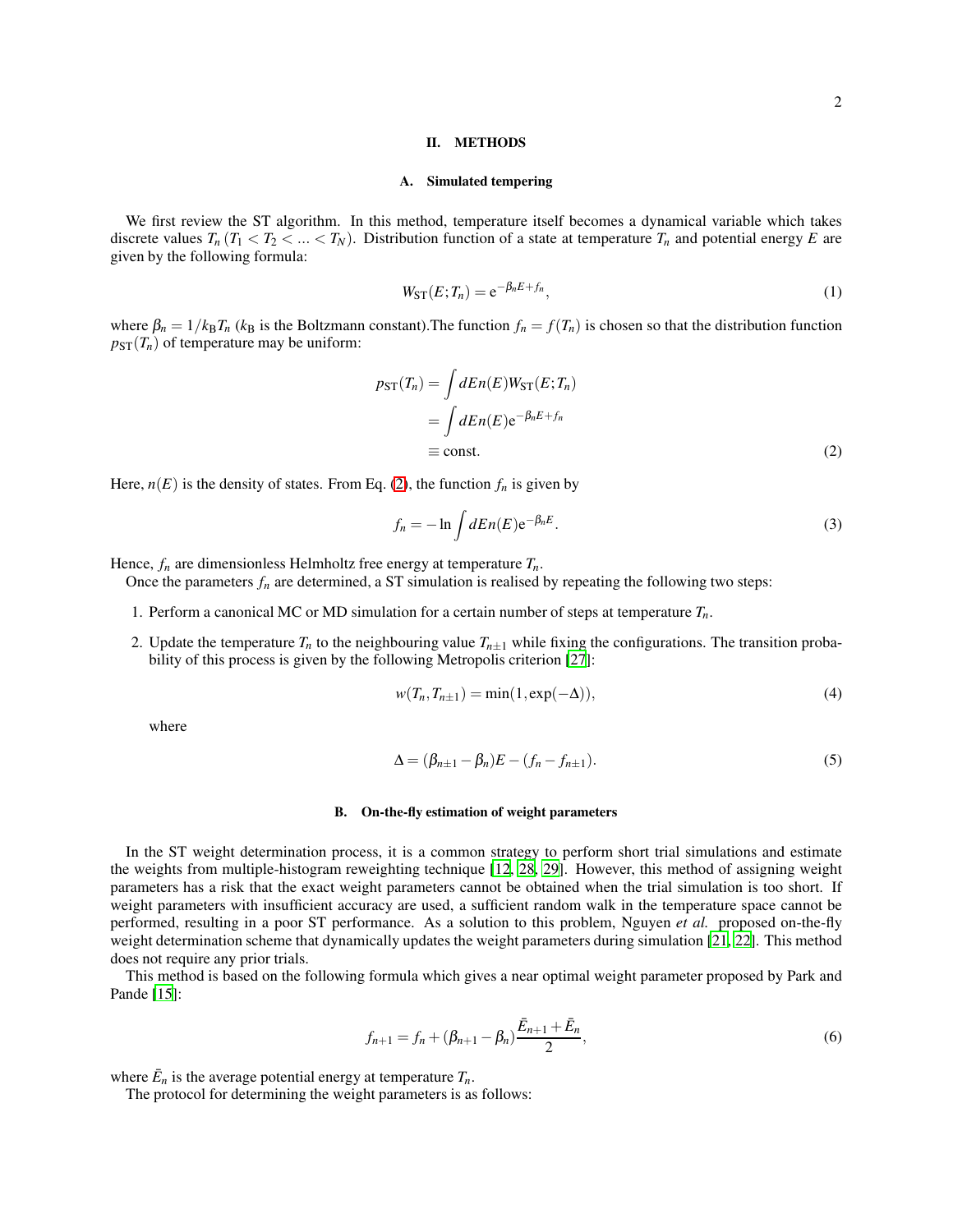- First, set weight parameters  $f_n = 0$ .
- Start the ST simulation at the lowest temperature  $T_1$ . Accumulating potential energy and calculating the average potential energy  $\bar{E}_1$ , we obtain the weight parameter  $f_2$  according to Eq. [\(6\)](#page-1-2). The transition to  $T_2$  is attempted according to Eqs. [\(4\)](#page-1-3) and [\(5\)](#page-1-4).
- Once the trajectory at  $T_2$  is sampled, accumulate potential energy and calculate  $\bar{E}_2$ . We then, update the weight parameters  $f_2$  and  $f_3$ . Once the trajectory at  $T_3$  is sampled, accumulate potential energy and calculate  $\bar{E}_3$ . We then, update the weight parameters  $f_3$  and  $f_4$ .
- Once the trajectories at all temperatures are sampled, calculate all average potential energies, and update the weight parameters.

In addition, the following modification is made to quickly sample the entire temperature space in a system with a large average energy difference between temperatures, such as proteins in explicit solvent. The weight parameters are calculated assuming that the average potential energy at temperatures that have never been sampled are equal to the average potential energy at the current temperature [\[22](#page-9-6)].

#### C. Simulated tempering for the isobaric-isothermal ensemble

We now introduce an example of the multidimensional ST for the isobaric-isothermal ensemble [\[19](#page-9-12)]. We refer to this method as pressure-temperature simulated tempering (PTST), which means simulated tempering in pressure and temperature space. In PTST, temperature and pressure become dynamical variables which take discrete values  $T_n$  ( $T_1 < T_2 < ... < T_N$ ) and  $P_m$  ( $P_1 < P_2 < ... < P_M$ ). Probability distribution of a state at temperature  $T_n$  and potential energy  $E$ , pressure  $P_m$  and system volume  $V$  is given by the following generalised isobaric-isothermal distribution:

$$
W_{\rm ST}(E, V; T_n, P_m) = e^{-\beta_n (E + P_m V) + g_{n,m}},\tag{7}
$$

where  $\beta_n = 1/k_B T_n$ . The function  $g_{n,m} = g(T_n, P_m)$  is chosen so that the distribution function  $p_{ST}(T_n, P_m)$  of temperature and pressure may be uniform:

$$
p_{ST}(T_n, P_m) = \iint dV dE n(E, V) W_{ST}(E, V; T_n, P_m)
$$
  
= 
$$
\iint dV dE n(E, V) e^{-\beta_n (E + P_m V) + g_{n,m}}
$$
  
\equiv const. (8)

where  $n(E, V)$  is the density of states. From Eq. [\(8\)](#page-2-0), the function  $g_{n,m}$  is given by

<span id="page-2-0"></span>
$$
g_{nm} = -\ln \iint dV dE n(E, V) e^{-\beta_n (E + P_m V)}.
$$
\n(9)

Hence,  $g_{n,m}$  is the dimensionless Gibbs free energy at temperature  $T_n$  and pressure  $P_m$ .

Once the parameters  $g_{n,m}$  are determined, a PTST simulation is realised by repeating the following two steps:

- 1. Perform an isobaric-isothermal MC or MD simulation for a certain number of steps at temperature *T<sup>n</sup>* and pressure *Pm*.
- 2. Update the temperature  $T_n$  to the neighbour value  $T_{n+1}$  (*T*-update) or  $P_m$  to the neighbour value  $P_{m+1}$  (*P*-update) while fixing the configurations. The transition probability of this process is given by the following Metropolis criterion:

<span id="page-2-4"></span>
$$
w(T_n, P_m; T_{n'}, P_{m'}) = \min(1, \exp(-\Delta)),
$$
\n(10)

where

<span id="page-2-1"></span>
$$
\Delta = (\beta_{n'} - \beta_n)E + (\beta_{n'}P_{m'} - \beta_nP_m)V - (g_{n,m} - g_{n',m'}).
$$
\n(11)

For *T*-update, i.e.,  $n' = n \pm 1$  and  $m' = m$ , Eq. [\(11\)](#page-2-1) reads

<span id="page-2-2"></span>
$$
\Delta = \Delta_T = (\beta_{n+1} - \beta_n)(E + P_m V) - (g_{n,m} - g_{n+1,m}).
$$
\n(12)

For *P*-update, i.e.,  $n' = n$  and  $m' = m \pm 1$ , Eq. [\(11\)](#page-2-1) reads

<span id="page-2-3"></span>
$$
\Delta = \Delta_P = \beta_n (P_{m \pm 1} - P_m) V - (g_{n,m} - g_{n,m \pm 1}).
$$
\n(13)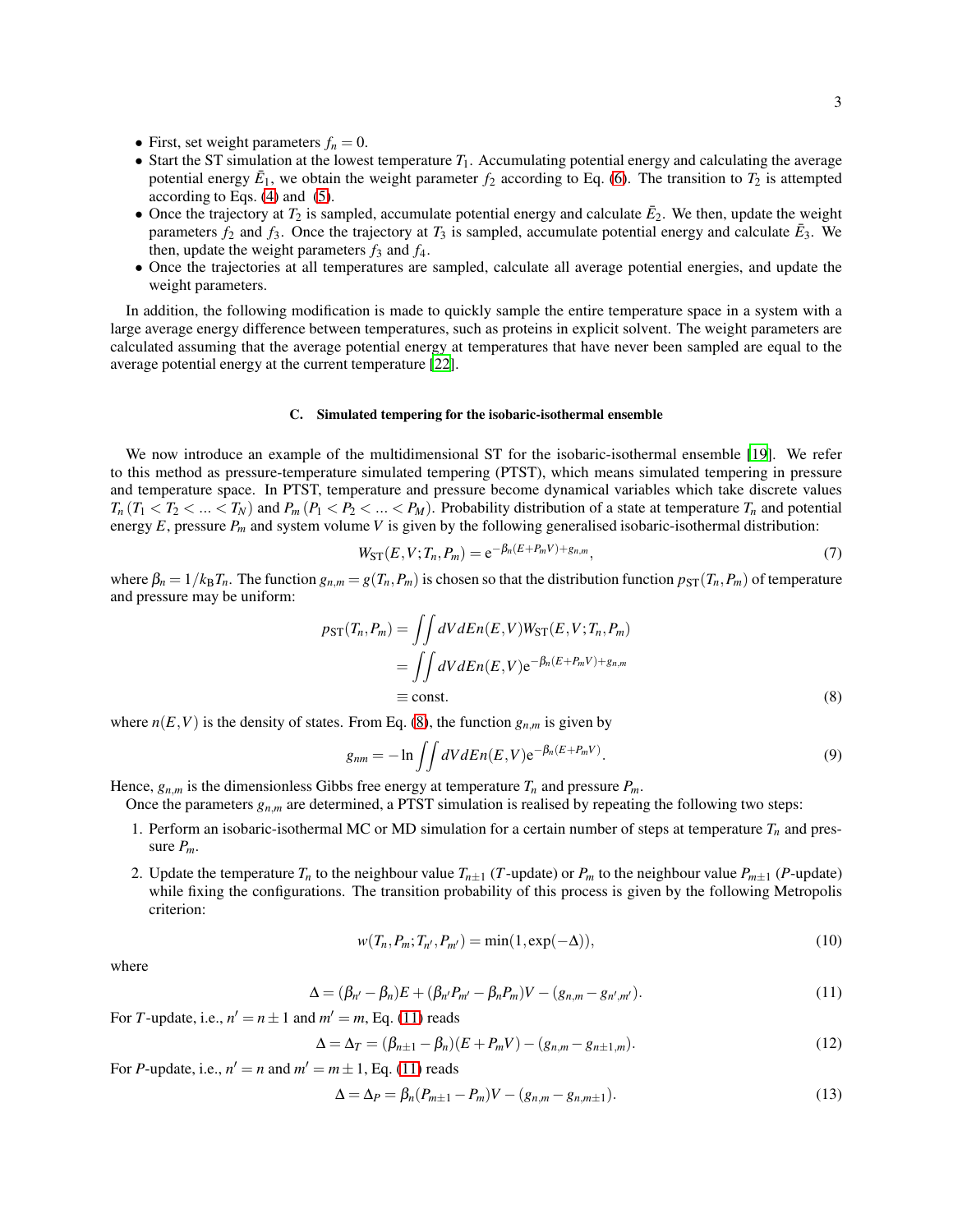## D. On-the-fly weight determination for the isobaric-isothermal simulated tempering

First, note that the one-dimensional on-the-fly weight determination scheme in the canonical ensemble described above is equivalent to calculating the following relation of dimensionless free energy using trapezoidal rules:

$$
f(\beta) = \int_{\beta_0}^{\beta} \bar{E}(\beta) d\beta'.
$$
 (14)

In the NPT ensemble, we consider the following formula:

<span id="page-3-0"></span>
$$
g(\beta, P) = f(\beta) + \beta PV,\tag{15}
$$

where  $g(\beta, P)$  is the dimensionless Gibbs free energy.

In the form of total derivative, we have

$$
dg(\beta, P) = \bar{H}(\beta, P)d\beta + \beta \bar{V}(\beta, P)dP.
$$
\n(16)

Here,  $\vec{H}(\beta, P) = \vec{E}(\beta, P) + P\vec{V}(\beta, P)$  is the average enthalpy at  $\beta = 1/k_BT$  and pressure *P*, and  $\vec{V}(\beta, P)$  is the average volume at temperature *T* and pressure *P*. The general solution of the above equation is written in the following form:

$$
g(\beta, P) = \int_{\beta_0}^{\beta} \bar{H}(\beta', P) d\beta' + \beta_0 \int_{P_0}^{P} \bar{V}(\beta_0, P') dP'
$$
 (17)

$$
=\int_{\beta_0}^{\beta} \bar{H}(\beta', P_0) d\beta' + \beta \int_{P_0}^{P} \bar{V}(\beta, P') dP'.\tag{18}
$$

In ST, *T*-update and *P*-update are independent of each other, therefore instead of  $g(\beta, P)$ , the following two independent weight parameters  $g^T(\beta, P)$  and  $g^P(\beta, P)$  can be used for each update.

For *T*-update:

<span id="page-3-1"></span>
$$
g^T(\beta, P) = \int_{\beta_0}^{\beta} \bar{H}(\beta', P) d\beta'.
$$
 (19)

For *P*-update:

$$
g^{P}(\beta, P) = \beta \int_{P_0}^{P} \bar{V}(\beta, P') dP'. \qquad (20)
$$

The dimensionless Gibbs free energy can be obtained as follows using Eq. [\(17\)](#page-3-0):

$$
g(\beta, P) = g^T(\beta, P) + g^P(\beta_0, P)
$$
\n(21)

<span id="page-3-4"></span><span id="page-3-3"></span><span id="page-3-2"></span>
$$
=g^P(\beta,P)+g^T(\beta,P_0).
$$
\n(22)

The weight parameters are obtained by calculating Eq. [\(19\)](#page-3-1) and Eq. [\(20\)](#page-3-2) using the trapezoidal rule:

$$
g_{n+1,m}^T = g_{n,m}^T + (\beta_{n+1} - \beta_n) \frac{\bar{H}_{n+1,m} + \bar{H}_{n,m}}{2},
$$
\n(23)

$$
g_{n,m+1}^P = g_{n,m}^P + \beta_n (P_{m+1} - P_m) \frac{\bar{V}_{n,m+1} + \bar{V}_{n,m}}{2}.
$$
\n(24)

Here, Eq. [\(23\)](#page-3-3) is the Park-Pande formula in NPT ensemble, and Eq. [\(24\)](#page-3-4) is a generalisation of the Park-Pande formula to the pressure update.

Since *T*-update and *P*-update are independent, Eq. [\(12\)](#page-2-2) and Eq. [\(13\)](#page-2-3) are finally as follows given by

<span id="page-3-5"></span>
$$
\Delta = \Delta_T = (\beta_{n+1} - \beta_n)(E + P_m V) - (g_{n,m}^T - g_{n+1,m}^T),
$$
\n(25)

<span id="page-3-6"></span>
$$
\Delta = \Delta_P = \beta_n (P_{m \pm 1} - P_m) V - (g_{n,m}^P - g_{n,m \pm 1}^P). \tag{26}
$$

The protocol for determining the weight parameters is as follows: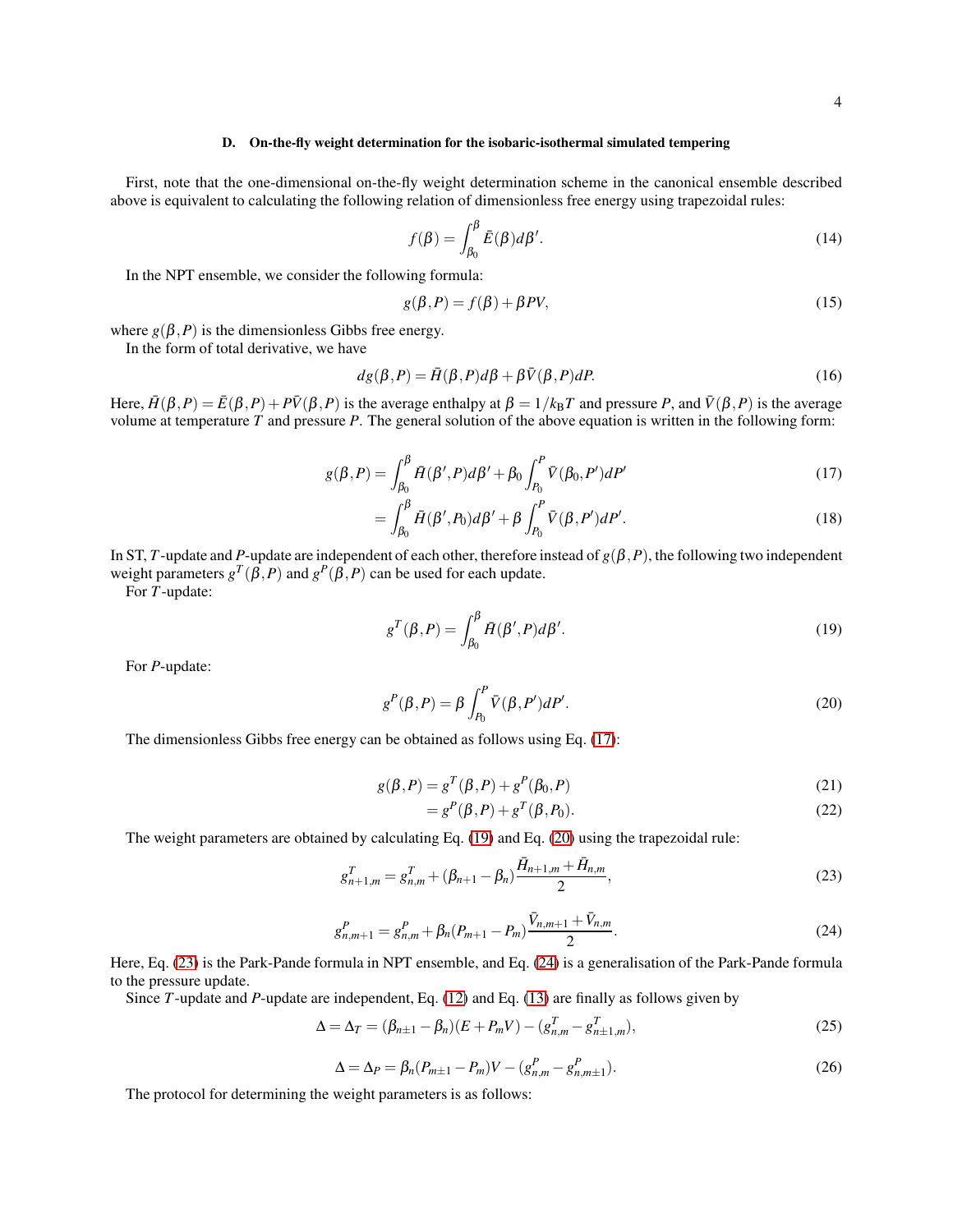- First, set weight parameters  $g_{n,m}^T = 0$  and  $g_{n,m}^P = 0$ .
- Start the PTST simulation at the lowest temperature  $T_1$  and lowest pressure  $P_1$ . Accumulate potential energy and calculate the average potential energy  $\bar{E}_{1,1}$ , and accumulate system volume and calculate the average volume  $\bar{V}_{1,1}$ . We then obtain two weight parameters  $g_{2,1}^T$  and  $g_{1,2}^P$  according to Eq. [\(23\)](#page-3-3) and Eq. [\(24\)](#page-3-4). The transition to  $T_2$ and  $P_2$  is attempted according to Eqs. [\(10\)](#page-2-4) and [\(11\)](#page-2-1) with Eq. [\(25\)](#page-3-5) and Eq. [\(26\)](#page-3-6), respectively.
- Once the trajectory at  $T_2$  is sampled, accumulate potential energy and calculate  $\vec{E}_{2,1}$ . Also accumulate system volume and calculate  $\bar{V}_{2,1}$ . We then, update all weight parameters at  $(T_2, P_1)$  and the nearest temperatures and pressures. Once the trajectory at  $P_2$  is sampled, accumulate potential energy and calculate  $\bar{E}_{1,2}$ . Also accumulate system volume and calculate  $\bar{V}_{1,2}$ . We then, update all weight parameters at  $(T_1, P_2)$  and the nearest temperatures and pressures.
- Once the trajectories at all temperatures and pressures are sampled, calculate all average potential energies and average system volumes, and update the weight parameters.

In addition, the following modification is made to quickly sample the entire PT space in a system with a large average energy difference between temperatures such as proteins in explicit solvent. The weight parameters are calculated assuming that the average potential energy and average volume at temperatures and pressures that have never been sampled are equal to the average potential energy and average volume at the current temperature and pressure [\[22](#page-9-6)].

# <span id="page-4-0"></span>III. COMPUTATIONAL DETAILS

We performed a MD simulation using the PTST method with the fast on-the-fly weight determination. We used a small peptide, chignolin, in explicit water as the simulation system. The system consists of chignolin, 923 water molecules, and two sodium ions. The total number of atoms in the system was 2,909. The system was placed in a cubic unit cell with periodic boundary conditions.

The MD simulation was carried out by the NAMD program package (version 2.13) [\[30\]](#page-9-21). We implemented a Tcl script that performs the PTST with on-the-fly weight determination. The CHARMM22 force field [\[31](#page-9-22)] with the CMAP corrections [\[32\]](#page-9-23) was used for chignolin, and the TIP3P [\[33\]](#page-9-24) model was used for the water molecules. The temperature was controlled by the Langevin thermostat. While there exist several methods for barostat such as those in Refs. [\[34,](#page-9-25) [35\]](#page-10-0), we controlled the pressure by the Nosé-Hoover Langevin piston barostat [\[30](#page-9-21), [36\]](#page-10-1). The electrostatic interactions were calculated using the particle mesh Ewald method (PME) [\[37](#page-10-2), [38](#page-10-3)]. The cutoff distance for the van der Waals interactions were set to 12.0 Å. The SETTLE algorithm was used to constrain the vibration of all bonds involving hydrogen atoms [\[39\]](#page-10-4). The time step was set to 2.0 fs.

#### A. Algorithm test on small P-T space and comparison between PTST and PTREMD

We used the following five temperature  $(T_1, ..., T_5)$  and four pressure  $(P_1, ..., P_4)$  values: 300.0, 308.2, 316.6, 325.0, and 334.0 K for temperature and 0.1, 32.5, 65.0, and 100.0 MPa for pressure. Trials of ST update were performed every 1.0 ps and the trajectory data were stored just before the trials. At the ST trial, either updating temperature or updating pressure was chosen randomly and then either  $T_{n-1}$  or  $T_{n+1}$  and  $P_{m-1}$  or  $P_{m+1}$  for each update was also chosen randomly. The total simulation time was  $1.0 \mu s$ .

We have performed an isobaric-isothermal replica-exchange molecular dynamics (PTREMD) simulation [\[40](#page-10-5), [41\]](#page-10-6) with the same parameter values for  $T_n$  and  $P_m$  as above (the total number of replicas is then  $5 \times 4 = 20$ ). The replica exchange were tried every 1.0 ps and the trajectory data were stored just before the trials. At the replica-exchange trial, either exchanging temperature or exchanging pressure was chosen randomly and then either pairs of  $\{(T_1, T_2), (T_3, T_4)\}$ or  $\{(T_2, T_3), (T_4, T_5)\}\$  and pairs of  $\{(P_1, P_2), (P_3, P_4)\}\$  or  $\{(P_2, P_3), (P_1, P_4)\}\$  for each exchange was also chosen randomly. Each replica was simulated for 80 ns. The total simulation time was 1.6  $\mu$ s. As a reference of the weight parameters, we calculated dimensionless Gibbs free energy using the MBAR method [\[29](#page-9-19)] for the potential energy and system volume obtained from this PTREMD simulation.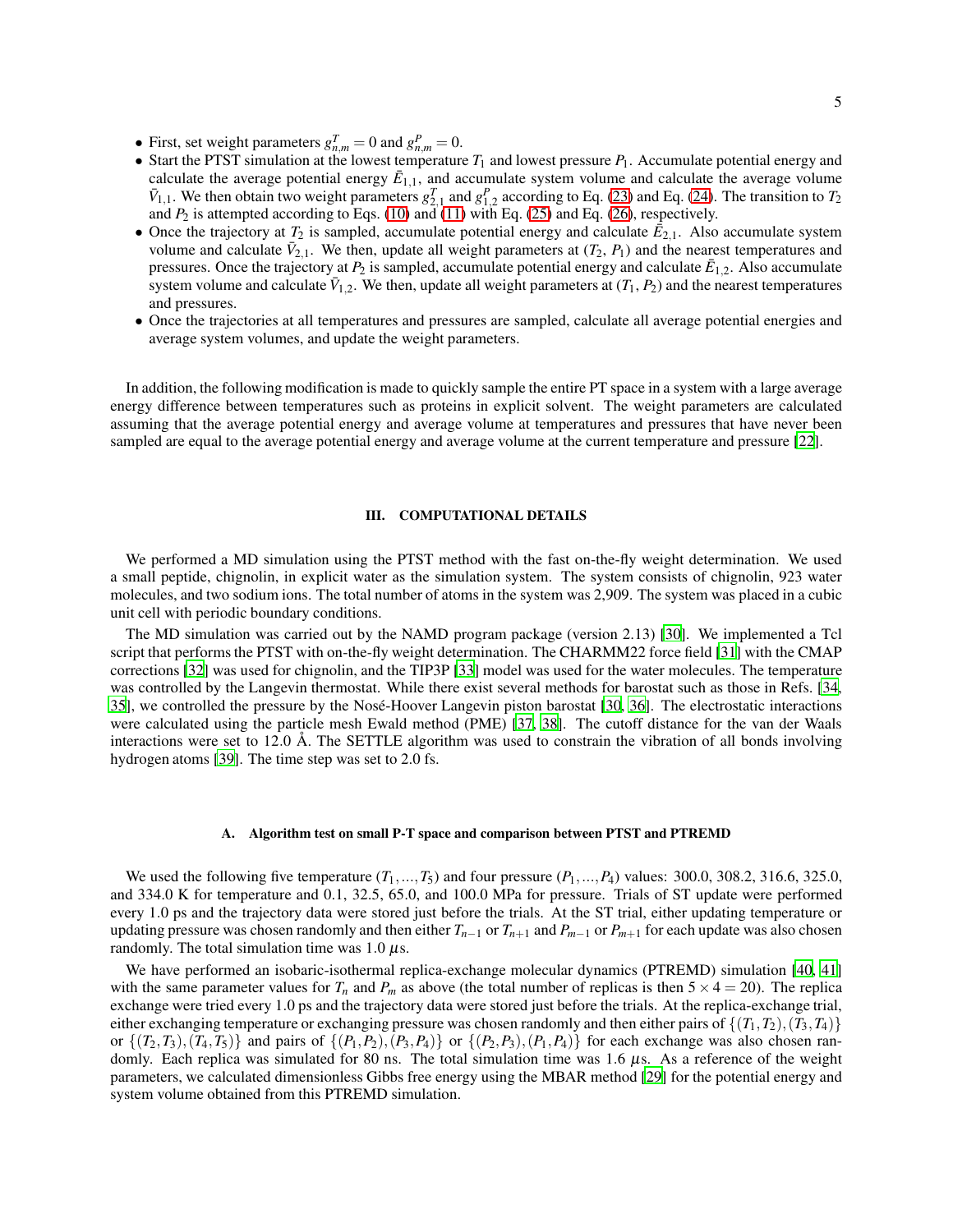## B. Test in practical space sizes and structural sampling of chignolin under low temperature and high pressure

We used the following 16 temperature  $(T_1, ..., T_{16})$  and 15 pressure  $(P_1, ..., P_{15})$  values: 300.0, 308.2, 316.6, 325.0, 334.0, 343.2, 352.5, 362.1, 372.0, 382.1, 392.5, 403.2, 414.2, 425.5, 437.1, and 450.0 K for temperature and 0.1, 30.0, 60.0, 90.0, 120.0, 150.0, 180.0, 210.0, 240.0, 270.0, 300.0, 330.0, 360.0, 390.0 and 420.0 MPa for pressure. Trials of ST update were performed every 1.0 ps and the trajectory data were stored just before the trials. At the ST trial, either updating temperature or updating pressure was chosen randomly and then either  $T_{n-1}$  or  $T_{n+1}$  and  $P_{m-1}$  or  $P_{m+1}$  for each update was also chosen randomly. Five ST simulations of  $1.6 \mu s$  with different initial conditions were performed. The total simulation time was 8.0  $\mu$ s. The total of 7.5  $\mu$ s was used for analysis, excluding the first 100 ns during weight parameter determination for each ST simulation.

# <span id="page-5-0"></span>IV. RESULTS

#### A. Algorithm test on small P-T space and comparison between PTST and PTREMD

The time evolution of the weight parameters at two selected pressure labels is shown in Fig. [1\(](#page-6-0)a) and Fig. [1\(](#page-6-0)c). We normalised the weight parameters with  $g(T_1, P_1) = 0$ . As comparison, the weight parameters obtained from the 1.6  $\mu$ s the PTREMD simulation under the same conditions are shown in Fig. [1\(](#page-6-0)b) and Fig. [1\(](#page-6-0)d). Immediately after starting the simulation with all weight parameters set to zero, the values were updated to non-zero values. By 1.0 ns, the weight parameters reached plateau values and converged to the values obtained from the  $1.6 \mu s$  PTREMD simulation.

In order to investigate the convergence accuracy of weight parameters, the difference between the weight parameters obtained from the 1.6µs PTREMD simulation and the weight parameters calculated during the PTST simulation was evaluated using the following formula:

$$
D(t) = \sum_{i} \left| \frac{g_i^{\text{ST}}(t) - g_i^{\text{REMD}}}{g_i^{\text{REMD}}} \right|.
$$
 (27)

Where,  $g_i^{\text{ST}}(t)$  is the weight parameter of parameter label *i* obtained at time *t* during the PTST simulation, and  $g_i^{\text{REMD}}$ is the weight parameter of parameter label *i* obtained by the PTREMD simulation. The parameter label *i* corresponds to the combination of temperature and pressure. The time evolution of  $D(t)$  is shown in Fig. [2.](#page-7-1)  $D(t)$  approached 0 rapidly around 0.1 ns and almost reached 0 at 10 ns. Therefore, it can be seen that weight parameters converged to weight parameters obtained from the 1.6  $\mu$ s PTREMD simulation after 10 ns of the PTST simulation.

The time series of temperature and pressure labels is shown in Fig. [3\(](#page-7-2)a). This Figure shows that the random walk in the entire parameter space was sufficiently realised in this simulation. The histogram of temperature and pressure labels is shown in Fig. [3\(](#page-7-2)b). A flat histogram expected by Eq. [\(8\)](#page-2-0) was obtained. Hence, the PTST simulation was appropriately performed by our proposed method.

As in the comparative studies between ST and REM [\[16](#page-9-9), [17](#page-9-10)], we compared the transition probabilities between PTST and PTREMD. In this study, we define the transition ratio  $P_{TR}(i, j)$  as follows for comparison:

$$
P_{\text{TR}}(i,j) = \frac{n_{i,j}}{N_{i,j}},\tag{28}
$$

where  $n_{i,j}$  is the total acceptance count of transition from temperature label *i* and pressure label *j* to neighbour labels,  $N_{i,j}$  is the total number of trial of transitions from temperature label *i* and pressure label *j* to neighbour labels. The transition ratio  $P_{TR}(i, j)$  is listed in Table [I.](#page-8-0) The results show that PTST performed under the same conditions has the transition ratio about twice that of PTREMD.

#### B. Test in practical space sizes and structural sampling of chignolin under low temperature and high pressure

The time series of temperature and pressure labels is shown in Fig. [4\(](#page-8-1)a). This Figure shows that the random walk in the entire parameter space was sufficiently realised in this simulation. The histogram of temperature and pressure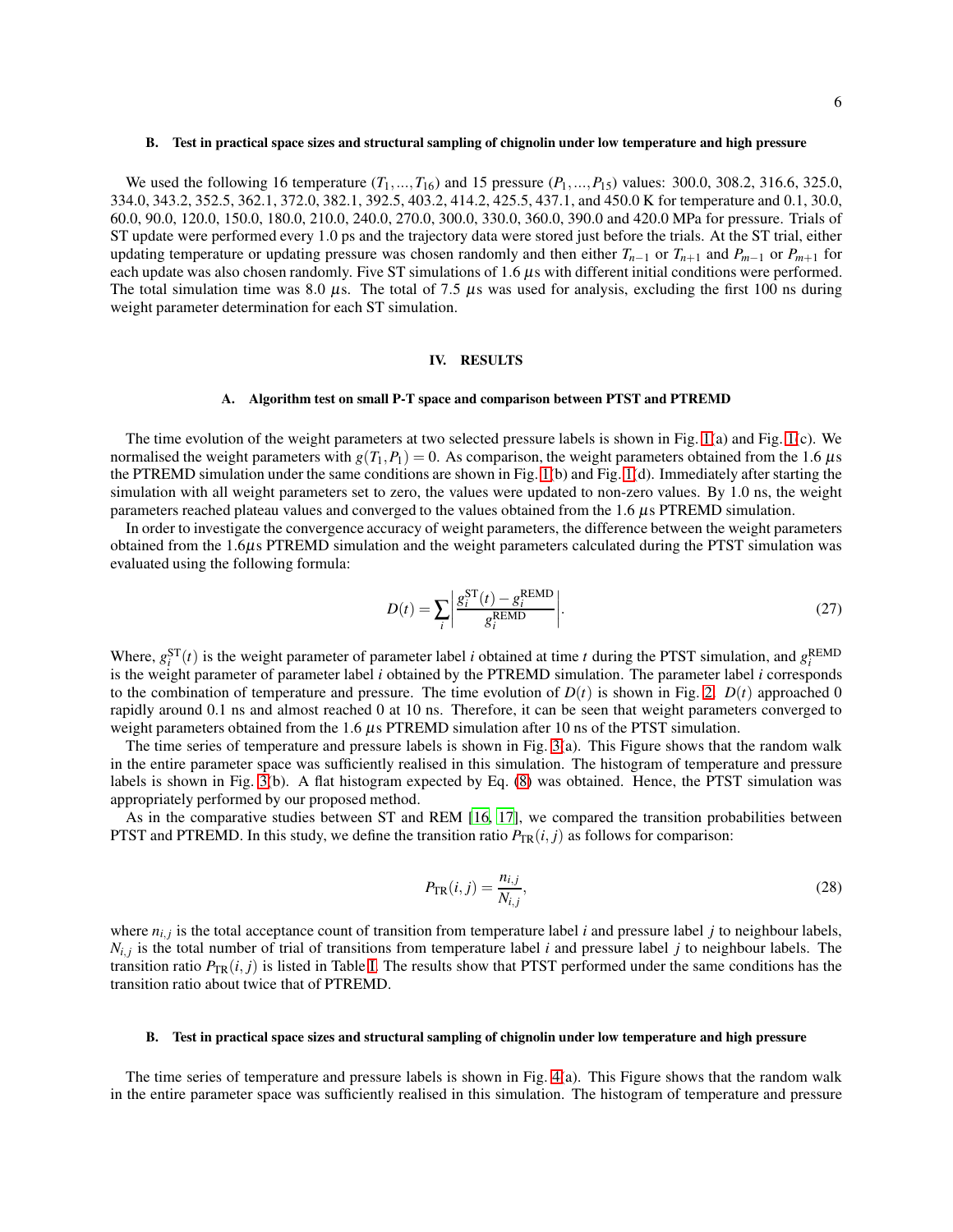

<span id="page-6-0"></span>FIG. 1. PTST simulation with on-the-fly weight determination. (a), (c) Time evolution of the weight parameters during the PTST simulation. (b), (d) Weight parameters obtained from the 1.6  $\mu s$  PTREMD simulation. Each color in the left time series corresponds to the temperature label in the right bar graph.

labels is shown in Fig. [4\(](#page-8-1)b). This histogram is not perfectly uniform. However, there are no excessively sampled temperatures and pressures and no unsampled temperatures and pressures. The distribution of the root-mean-square distance (RMSD) at  $T = 300$  K is shown in Fig. [4\(](#page-8-1)c). We used the NMR structure of chignolin (PDB ID: 1UAO, Model 1) as the reference structure for the RMSD calculations. Here, RMSD was obtained with respect to  $C_{\alpha}$ , C and N atoms in the backbone. The figure shows that the simulation by our proposed method escapes from the trapped structure and samples the conformational space extensively. Fig. [4\(](#page-8-1)d) shows the structure of the left peak in Fig. [4\(](#page-8-1)c). The proportion of  $\beta$ -hairpin structure (left peak in Fig. [4\(](#page-8-1)c)) that is stable at  $P = 1$  bar decreases depending on pressure, and at  $P = 4200$  bar, unfolded structures are dominant.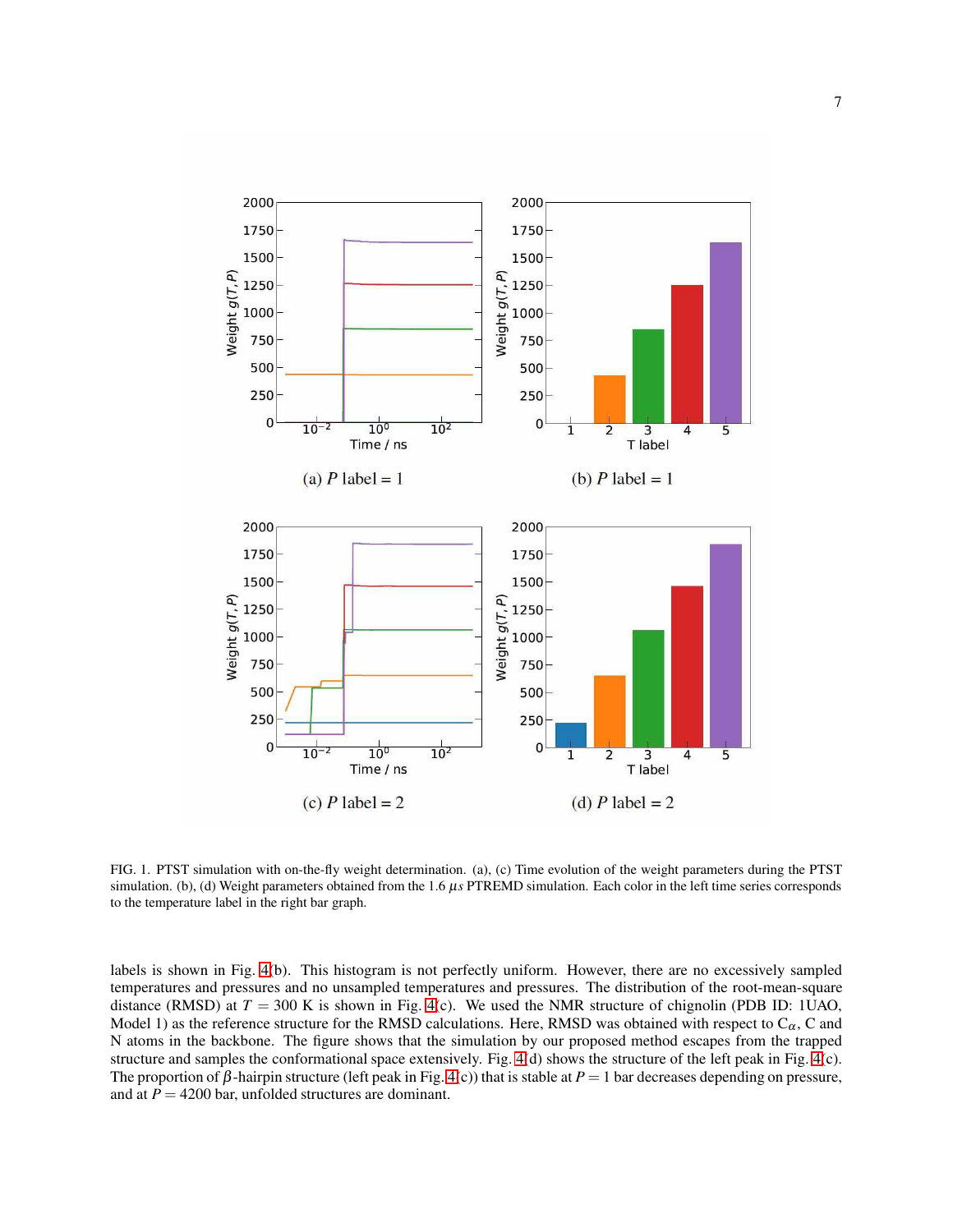

<span id="page-7-1"></span>FIG. 2. Time evolution of  $D(t)$  during PTST simulation and enlarged graph of this time series after 1 ns.



<span id="page-7-2"></span>FIG. 3. Results of the PTST simulation with on-the-fly weight determination. (a) First 10 ns time series of *T* and *P* and (b) distribution of *T* and *P*.

From the above results, our method was able to realise a random walk for the P-T space size that was practically used and was able to perform conformational sampling of proteins under low and high pressures.

# <span id="page-7-0"></span>V. CONCLUSIONS

In this article, we proposed a method to extend the fast on-the-fly weight determination scheme for simulated tempering to a two-dimensional space of temperature and pressure. This method considers independent two weight parameters in each update of temperature and pressure of two-dimensional simulated tempering and self-updates the weight parameters during the PTST simulation by calculating the thermodynamic relations using the trapezoidal rule. The algorithm was tested using chignolin in explicit water. During the simulated tempering simulation, weight parameters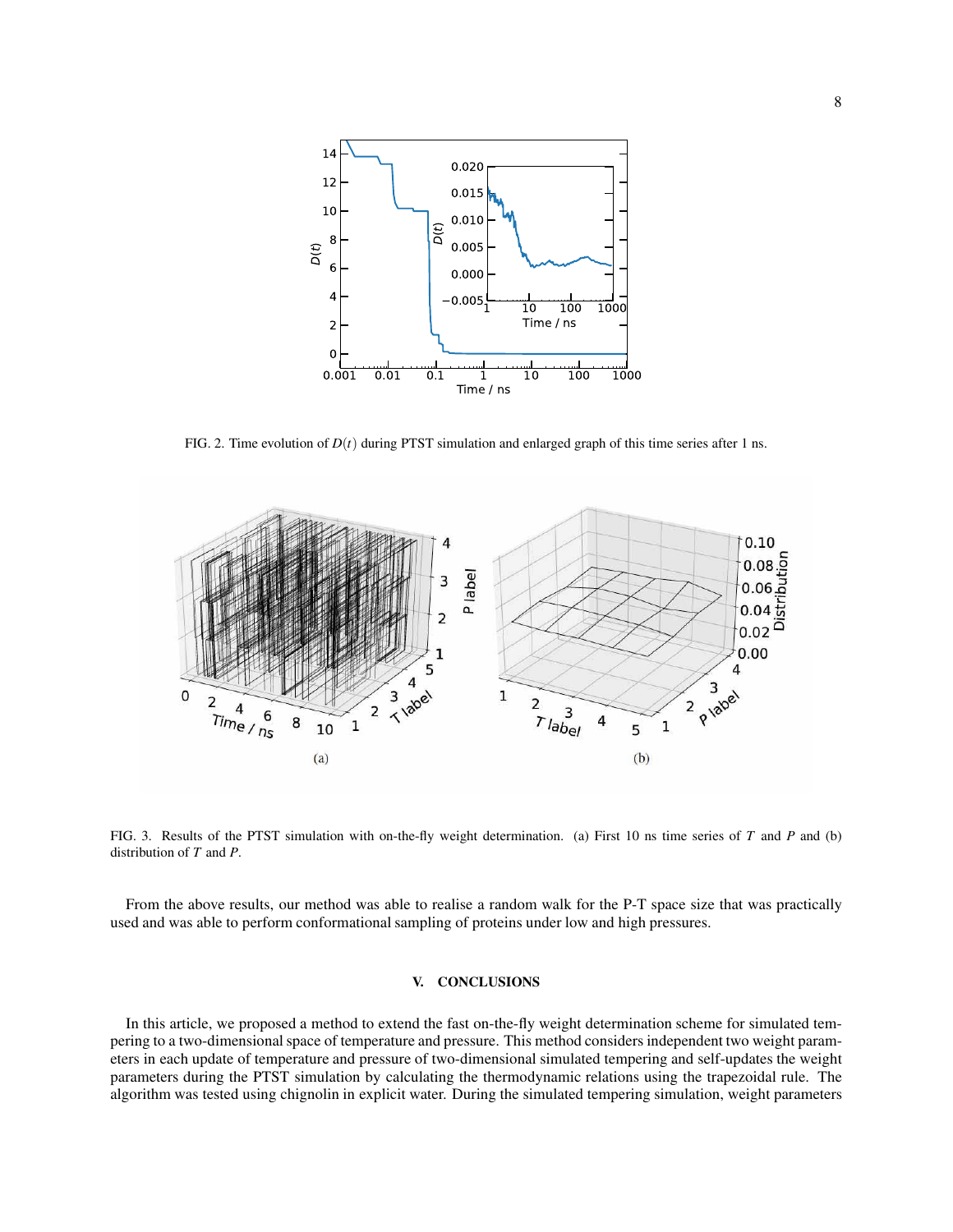| $\Gamma$ and $\Gamma$ and $\Gamma$ and $\Gamma$ and $\Gamma$ and $\Gamma$ and $\Gamma$ and $\Gamma$ and $\Gamma$ and $\Gamma$ and $\Gamma$ and $\Gamma$ |             |               |             |               |             |               |             |               |
|---------------------------------------------------------------------------------------------------------------------------------------------------------|-------------|---------------|-------------|---------------|-------------|---------------|-------------|---------------|
|                                                                                                                                                         |             |               |             |               |             |               |             |               |
|                                                                                                                                                         | <b>PTST</b> | <b>PTREMD</b> | <b>PTST</b> | <b>PTREMD</b> | <b>PTST</b> | <b>PTREMD</b> | <b>PTST</b> | <b>PTREMD</b> |
|                                                                                                                                                         | 0.17        | 0.08          | 0.26        | 0.14          | 0.26        | 0.14          | 0.17        | 0.08          |
| $T_2$                                                                                                                                                   | 0.24        | 0.13          | 0.34        | 0.17          | 0.34        | 0.18          | 0.24        | 0.14          |
| $T_3$                                                                                                                                                   | 0.25        | 0.12          | 0.34        | 0.18          | 0.34        | 0.18          | 0.25        | 0.13          |
| $T_{4}$                                                                                                                                                 | 0.25        | 0.12          | 0.33        | 0.17          | 0.34        | 0.18          | 0.24        | 0.12          |
| $T_{5}$                                                                                                                                                 | 0.16        | 0.08          | 0.26        | 0.13          | 0.26        | 0.14          | 0.17        | 0.09          |

<span id="page-8-0"></span>TABLE I. The transition ratio  $P_{TD}(i, i)$  of PTST and PTREMD simulations.



<span id="page-8-1"></span>FIG. 4. Results of the PTST simulation with on-the-fly weights determination. (a) The last 100 ns time series of *T* and *P*. (b) Distribution of *T* and *P*. (c) Distribution of RMSD at *T* = 300 K. (d) Backbone structures of chignolin obtained by the ST simulation at  $T = 300$  K,  $P = 1$  bar (in red) and the NMR structure (in blue).

were self-updated and converged rapidly to weight parameters obtained from a long REMD simulation, and a uniform random walk in two-dimensional space of temperature and pressure was realised. When using REMD to estimate the weight parameters of two-dimensional simulated tempering, a very large number of CPUs are required. In this method, it is not necessary to perform REMD in advance. Therefore, simulation for structure sampling and determination of weight parameters can be performed with fewer computational resources. In addition to the above, the comparison of the transition ratio with two-dimensional REMD simulation showed that simulated tempering has higher transition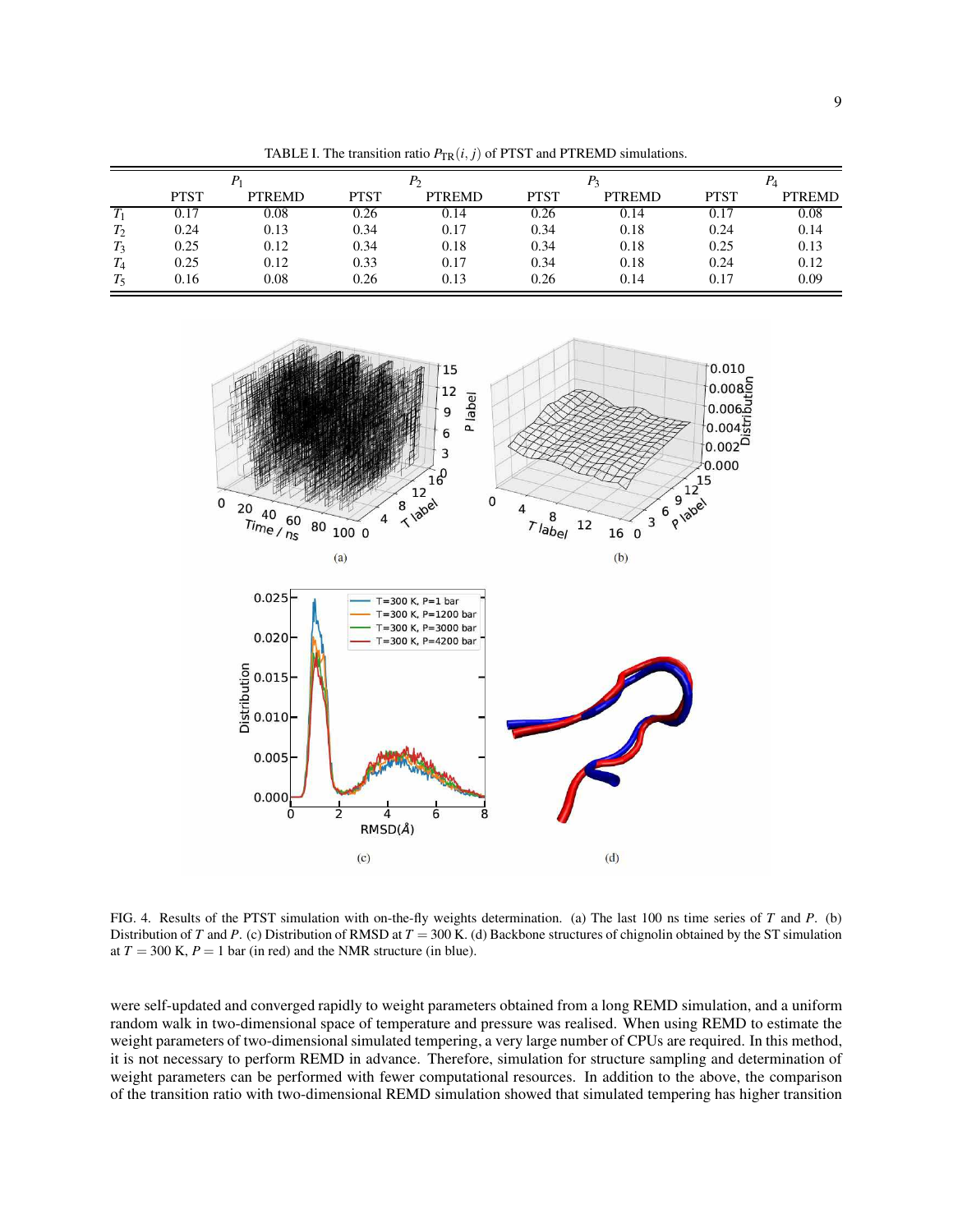ratio than replica exchange even in the two-dimensional space.

With our method, it can be said that simulated tempering has become a practical and easy-to-use tool for a wider range of problems. Its applications to high-pressure denaturation of larger proteins than small peptides are now in progress.

## ACKNOWLEDGEMENT

All the computer simulations in this research were performed using supercomputers at Research Center for Computational Science, Okazaki, Japan.

- <span id="page-9-0"></span>[1] U. H. E. Hansmann and Y. Okamoto, in *Annual Reviews of Computational Physics VI*, edited by D. Stauffer (World Scientific, Singapore, 1999) pp. 129–157.
- <span id="page-9-1"></span>[2] A. Mitsutake, Y. Sugita, and Y. Okamoto, Biopolymars 60, 96 (2001).
- <span id="page-9-2"></span>[3] A. Lyubartsev, A. Martsinovski, S. Shevkunov, and P. Vorontsov-Velyaminov, The Journal of Chemical Physics 96, 1776 (1992).
- <span id="page-9-4"></span>[4] E. Marinari and G. Parisi, Europhysics Letters 19, 451 (1992).
- <span id="page-9-7"></span>[5] R. H. Swendsen and J.-S. Wang, Physical Review Letters 57, 2607 (1986).
- [6] C. J. Geyer, in *Computing Science and Statistics: Proceedings of the 23rd Symposium on the Interface*, edited by E. M. Keramidas (Interface Foundation, Fairfax Station, 1991) pp. 156–163.
- [7] K. Hukushima and K. Nemoto, Journal of the Physical Society of Japan 65, 1604 (1996).
- <span id="page-9-3"></span>[8] Y. Sugita and Y. Okamoto, Chemical Physics Letters 314, 141 (1999).
- <span id="page-9-5"></span>[9] A. Irbäck and F. Potthast, The Journal of Chemical Physics 103, 10298 (1995).
- [10] U. H. E. Hansmann and Y. Okamoto, Journal of Computational Chemistry 18, 920 (1997).
- [11] A. Irbäck and E. Sandelin, The Journal of Chemical Physics 110, 12256 (1999).
- <span id="page-9-8"></span>[12] A. Mitsutake and Y. Okamoto, Chemical Physics Letters 332, 131 (2000).
- [13] A. Mitsutake and Y. Okamoto, The Journal of Chemical Physics 121, 2491 (2004).
- [14] J. G. Kim, Y. Fukunishi, A. Kidera, and H. Nakamura, The Journal of Chemical Physics 121, 5590 (2004).
- <span id="page-9-20"></span>[15] S. Park and V. S. Pande, Physical Review E 76, 016703 (2007).
- <span id="page-9-9"></span>[16] S. Park, Physical Review E 77, 016709 (2008).
- <span id="page-9-10"></span>[17] C. Zhang and J. Ma, The Journal of Chemical Physics 129, 134112 (2008).
- [18] J. Kim and J. E. Straub, The Journal of Chemical Physics 133, 154101 (2010).
- <span id="page-9-12"></span>[19] Y. Mori and Y. Okamoto, Journal of the Physical Society of Japan 79, 074003 (2010).
- <span id="page-9-13"></span>[20] T. Nagai and Y. Okamoto, Physical Review E 86, 056705 (2012).
- <span id="page-9-11"></span>[21] P. H. Nguyen, Y. Okamoto, and P. Derreumaux, The Journal [of Chemical Physics](http://dx.doi.org/10.1063/1.4792046) 138, 061102 (2013).
- <span id="page-9-6"></span>[22] T. Zhang, P. H. Nguyen, J. Nasica-Labouze, Y. Mu, and P. Derreumaux, The Journal of Physical Chemistry B 119, 6941 (2015).
- <span id="page-9-14"></span>[23] A. Mitsutake and Y. Okamoto, Physical Review E **79**, 047701 (2009).
- [24] A. Mitsutake and Y. Okamoto, The Journal of Chemical Physics 130, 214105 (2009).
- <span id="page-9-15"></span>[25] A. Mitsutake, The Journal of Chemical Physics 131, 094105 (2009).
- <span id="page-9-16"></span>[26] A. Mitsutake, Y. Mori, and Y. Okamoto, in *Biomolecular Simulations: Methods and Protocols, vol. 924*, edited by L. Monticelli and E. Salonen (Humana Press, Totowa, NJ, 2013) pp. 153–195.
- <span id="page-9-17"></span>[27] N. Metropolis, A. W. Rosenbluth, M. N. Rosenbluth, A. H. Teller, and E. Teller, The Journal of Chemical Physics 21, 1087 (1953).
- <span id="page-9-18"></span>[28] S. Kumar, J. M. Rosenberg, D. Bouzida, R. H. Swendsen, and P. A. Kollman, Journal of Computational Chemistry 13, 1011 (1992).
- <span id="page-9-19"></span>[29] M. R. Shirts and J. D. Chodera, The Journal of Chemical Physics 129, 124105 (2008).
- <span id="page-9-21"></span>[30] J. C. Phillips, R. Braun, W. Wang, J. Gumbart, E. Tajkhorshid, E. Villa, C. Chipot, R. D. Skeel, L. Kale, and K. Schulten, Journal of Computational Chemistry 26, 1781 (2005).
- <span id="page-9-22"></span>[31] A. D. MacKerell Jr, D. Bashford, M. Bellott, R. L. Dunbrack Jr, J. D. Evanseck, M. J. Field, S. Fischer, J. Gao, H. Guo, S. Ha, *et al.*, The Journal of Physical Chemistry B 102, 3586 (1998).
- <span id="page-9-23"></span>[32] A. D. Mackerell Jr, M. Feig, and C. L. Brooks III, Journal of Computational Chemistry 25, 1400 (2004).
- <span id="page-9-24"></span>[33] W. L. Jorgensen, J. Chandrasekhar, J. D. Madura, R. W. Impey, and M. L. Klein, The Journal of Chemical Physics 79, 926 (1983).
- <span id="page-9-25"></span>[34] S. Nosé and M. Klein, [Molecular Physics](http://dx.doi.org/10.1080/00268978300102851) **50**, 1055 (1983).